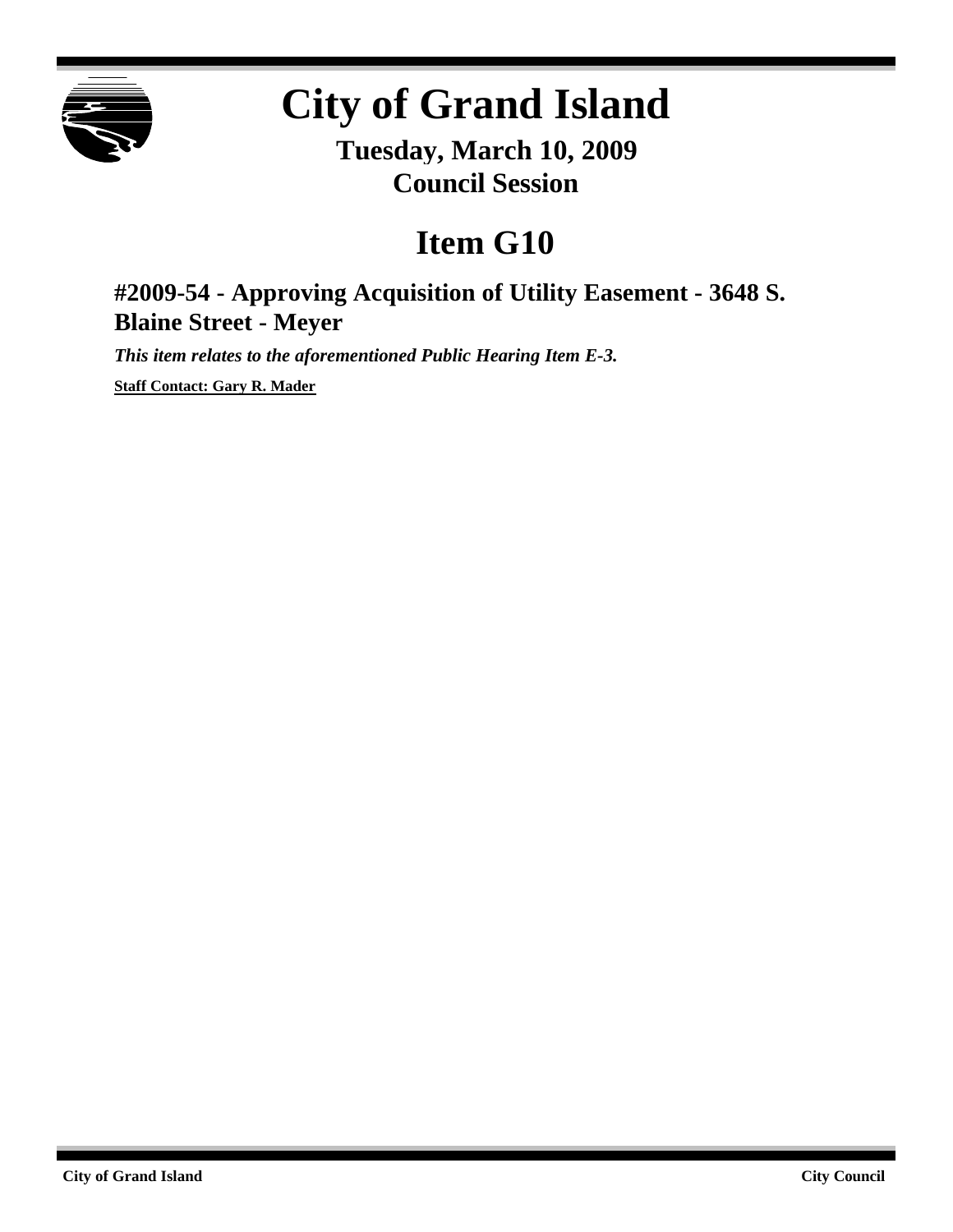## R E S O L U T I O N 2009-54

WHEREAS, a public utility easement is required by the City of Grand Island, from Scott Joseph Meyer and Leslie Anne Meyer, to survey, construct, inspect, maintain, repair, replace, relocate, extend, remove, and operate thereon, public utilities and appurtenances; and

WHEREAS, a public hearing was held on March 10, 2009, for the purpose of discussing the proposed acquisition of an easement located in the City of Grand Island, Hall County, Nebraska; and more particularly described as follows:

Commencing at the northeast corner of the Southeast Quarter of the Northeast Quarter (SE1/4, NE1/4) of Section Thirty Two(32), Township Eleven (11) North, Range Nine (9) West; thence southerly along the easterly line of said Southeast Quarter of the Northeast Quarter (SE¼, NE¼) on an assumed bearing of S02°17'50"E, a distance of four hundred forty one and ninety nine hundredths (441.99) feet; thence S89°19'02"W, a distance of one thousand three hundred eighteen and seventy nine hundredths (1,318.79) feet to a point on the easterly line of Meadowlark Estates Subdivision; thence S02°19'59"E along the easterly line of said Meadowlark Estates Subdivision, a distance of three hundred twenty two and two tenths (322.2) feet to the ACTUAL Point of Beginning; thence continuing S02°19'59"E along the easterly line of said Meadowlark Estates Subdivision, a distance of twenty (20.0) feet to the southwesterly corner of Grantor's property; thence N89°19'02"E along the southerly line of Grantor's property, a distance of seven hundred sixty two (762.0) feet; thence N02°19'59"W, a distance of twenty (20.0) feet; thence S89°19'02"W parallel with the southerly line of Grantor's property, a distance of seven hundred sixty two (762.0) feet to a point on the easterly line of said Meadowlark Estates Subdivision being the said Point of Beginning.

The above-described easement and right-of-way containing a total of 0.349 acres, more or less, as shown on the plat dated 2/26/2009, marked Exhibit "A", attached hereto and incorporated herein by reference,

NOW, THEREFORE, BE IT RESOLVED BY THE MAYOR AND COUNCIL OF THE CITY OF GRAND ISLAND, NEBRASKA, that the City of Grand Island be, and hereby is, authorized to acquire a public utility easement from Scott Joseph Meyer and Leslie Anne Meyer, on the above-described tract of land.

- - -

Adopted by the City Council of the City of Grand Island, Nebraska, March 10, 2009

Margaret Hornady, Mayor

\_\_\_\_\_\_\_\_\_\_\_\_\_\_\_\_\_\_\_\_\_\_\_\_\_\_\_\_\_\_\_\_\_\_\_\_\_\_\_

Attest:

RaNae Edwards, City Clerk

\_\_\_\_\_\_\_\_\_\_\_\_\_\_\_\_\_\_\_\_\_\_\_\_\_\_\_\_\_\_\_\_\_\_\_\_\_\_\_

| Approved as to Form | ¤               |
|---------------------|-----------------|
| March 5, 2009       | ¤ City Attorney |